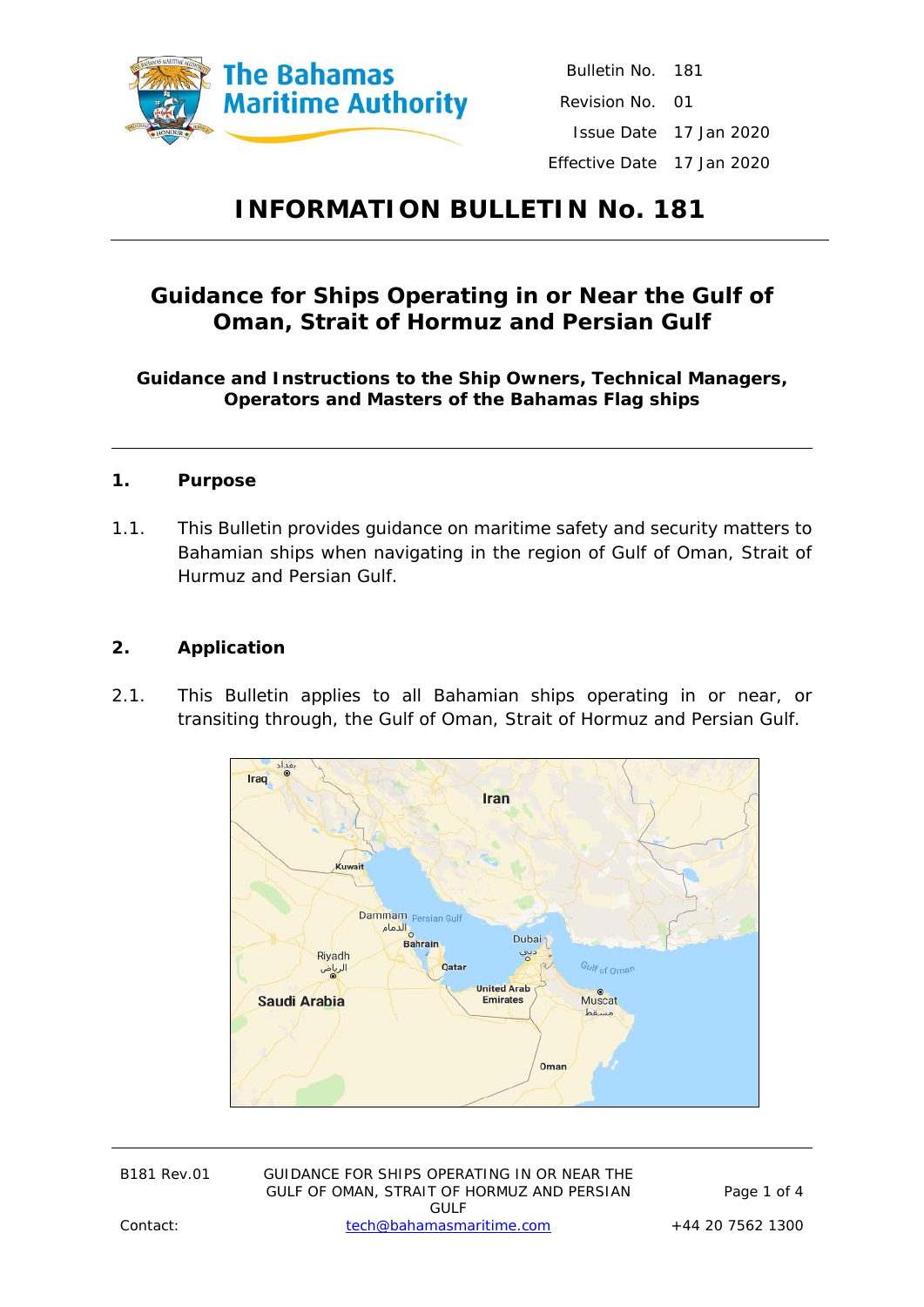#### **3. Background**

- 3.1. All parties will be aware of the political situation in the Middle East and recent attacks on merchant shipping.
- 3.2. The Bahamas Maritime Authority (BMA) has been monitoring and evaluating current developments and is providing this guidance to assist stakeholders.

#### **4. Guidance**

- 4.1. **The current security level for The Bahamas and Bahamian ships is Security Level 1.**
- 4.2. All ships are, however, permitted to implement additional security measures for the duration of their transit in the region without actually increasing the security level, except where an increased security level is required by the coastal State(s). Any change to a higher security level than that set by The Bahamas is to be communicated to the BMA as per paragraph 11.6 of **BMA Information Bulletin No.70.**
- 4.3. The Company<sup>1</sup> should carry out a detailed and thorough risk assessment to cover all foreseeable security events and it is recommended that the ship's insurers are consulted before committing to any commercial activity in the region.
- 4.4. Bahamian ships should be aware that regional navies may conduct maritime exercises and may call or approach the ship. It is recommended that, in addition to the continuous watch on international distress frequency Channel 16 VHF (156.8 MHz), appropriate local radio frequencies should also be monitored.
- 4.5. It is recommended that, prior to departure from a port in the Gulf of Oman, Strait of Hormuz and Persian Gulf region, consideration be given to undertaking an underwater hull inspection if the Master or Ship Security Officer has any reason to suspect that unauthorised diving activity may have taken place.

<sup>1</sup> The "Company" is the entity responsible for the management of the ship in accordance with the ISM Code. For ships which the ISM Code is not applicable, the Company is the Managing Owner in accordance with Section 52 of the Bahamas Merchant Shipping Act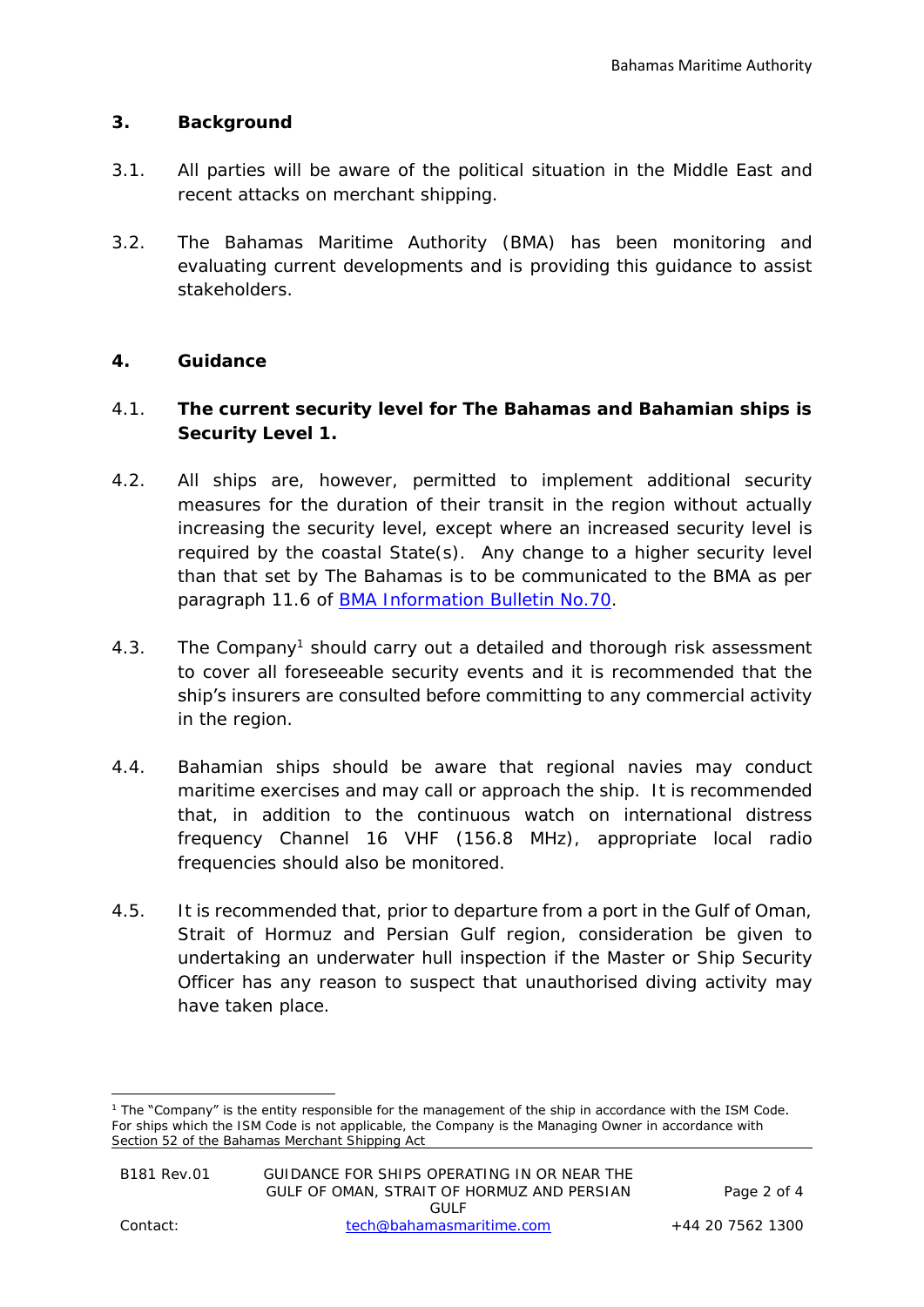- 4.6. During the voyage, whilst at anchor and whilst alongside at ports in the region, additional lookouts should be posted and be aware of the possibility of sea mines or flying objects (drones) which could cause harm to the ship, crew, cargo or marine environment.
- 4.7. If the ship is confronted by any Coastal naval forces in the region, the Master should communicate the ship's name, IMO number, flag, last port of call, next port of call and cargo information (if asked) and maintain the position that they are exercising navigation rights in accordance with International law<sup>2</sup>.
- 4.8. If naval forces attempt to board the ship, the Master and crew should not resist the boarding party and should cooperate with them as far as possible, to avoid any unintended consequences or unintended events.
- 4.9. This guidance does not supersede the requirements of the international Conventions, the Company's own safety and security procedures and requirements, or other BMA Bulletins or Bahamian regulations.
- 4.10. This guidance also does not supersede the Master's overriding authority and responsibility with respect to the safety and security of his/her ship under the relevant international Conventions.
- 4.11. This Bulletin will be updated as further information becomes available.

### **5. Reporting**

- 5.1. In the event of a ship being boarded by naval forces, the Master should follow the Company's reporting protocols.
- 5.2. The BMA should also be advised without delay
	- i. if the ship is boarded by naval forces; and/or
	- ii. if the ship encounters a major security threat or incident.

<sup>&</sup>lt;sup>2</sup> United Nations Convention on the Law of the Sea (UNCLOS) - Subject to this Convention, ships of all States, whether coastal or land-locked, enjoy the right of innocent passage through the territorial sea (Art. 17)